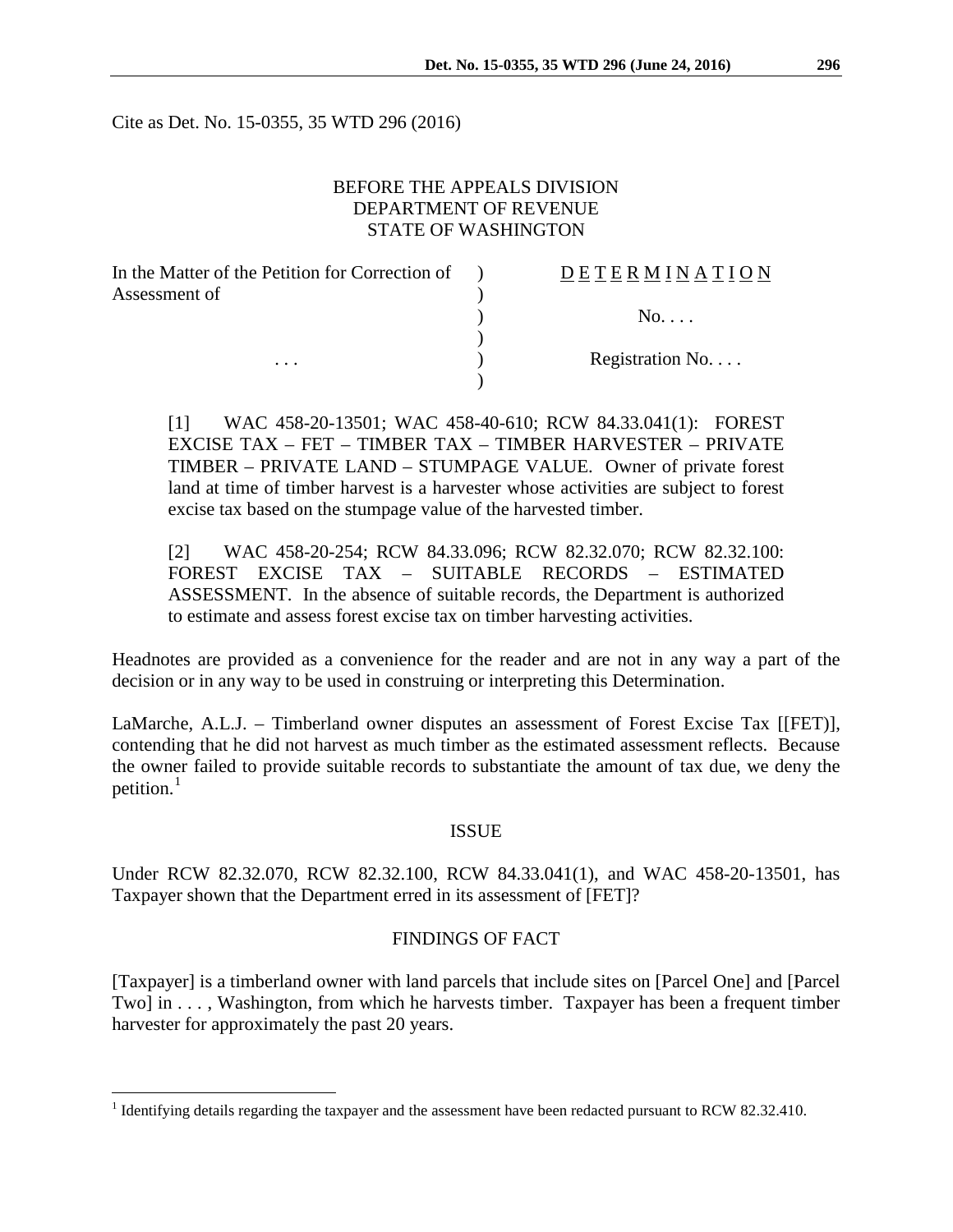The Forest Tax Program (Forest Tax), of the Special Programs Division of the Department of Revenue (Department), began investigating Taxpayer's timber harvesting activities in 2009, after observing that Taxpayer failed to report and pay taxes on a Quarter 4, 2008 (Q4/2008) timber harvest under Taxpayer's Taxpayer Reporting Account (TRA). Taxpayer did not respond to the Revenue Forester's (Forester's) letter or phone calls regarding delinquency on the TRA, and Forest Tax issued an assessment for Q4/2008 based on the Forester's field estimate. In October, 2010, the Forester observed a fully loaded log truck leave Parcel One, but noted that the only periods Taxpayer reported under his [TRA] were for Q4/2009 and Q3/2010, both of which only indicated "below minimum" Stumpage Value, for which no tax was due. In following years, the Forester noted several instances of unreported harvests and began checking aerial photos of Taxpayer's timberland, including photos for the years 2006, 2008, and 2009, noting three small clear cuts and numerous partial cutting activities during those periods. Taxpayer failed to respond to numerous attempts by the Forester to resolve the FET liability for the years 2006, 2008, and 2009, and in 2011, Forest Tax assessed FET for the periods of Q3/2007, Q3/2009, Q4/2009, Q3/2010, Q4/2010, and Q1/2011; the assessments were based on the Forester's field estimates. Taxpayer again failed to report a harvest on Parcel in Q1/2013, for which he was assessed additional FET.

In February, 2014, the Forester inspected Parcel One with another Revenue Forester, and found fresh logging activity with numerous truck loads of logs stacked on the site. Again, Taxpayer failed to report or pay FET on the harvest, for which he was assessed FET for Q1/2014, based on the Forester's field estimate. Inspecting the same site again in May, 2014, the Forester noticed fresh logging on the site, newly permitted and identified under Forest Practices Permit (Permit) # . . . . Forest Tax determined that the harvested stand consisted of high quality mature, 90-year old Douglas fir, containing approximately 400 thousand board feet (MBF), and in addition to sawlogs (felled tree trunks suitable for cutting up into timber), contained poles (commercial grade logs smaller than sawlogs) that were stacked, tagged, and ready to be hauled; Taxpayer again failed to report the harvest.

In July and October of 2014, and again in January 2015, the Forester re-inspected Parcel One with the Forest Tax Operations Manager in order to better ascertain FET liability, and assessed additional FET for the periods of  $Q2/2014$  $Q2/2014$  $Q2/2014$  and  $Q3/2014$ .<sup>2</sup> Taxpayer met with Forest Tax on December 18, 2014, and presented the Forester with five timber receipts from a buyer for the months of July and August, 2014 in Q3/2014, showing a total of 38 MBF in timber volume and \$ . . . in gross timber receipts. However, the Forester concluded that Taxpayer's receipts showed only a small portion of the timber Taxpayer logged during Q3/2014, which the Forester confirmed by a later field inspection; for this reason, Forest Tax decided not to adjust the assessment for Q3/2014. The field estimate for Q3/2014 was based on aerial photos and field visits, which included observation of felled timber on Parcel One, and actual measurements of stumpage.

<span id="page-1-0"></span><sup>&</sup>lt;sup>2</sup> The FET assessment for Q3/2014 (the only period Taxpayer contests), dated December 1, 2014, totaled \$ . . . , consisting of  $\$\dots$  FET, a delinquent return penalty of  $\$\dots$ , and face interest of  $\$\dots$   $\$\dots$  was applied to the account on December 18, 2014, leaving a balance as of December 30, 2015 of  $\$\dots$  FET and  $\$\dots$  interest, or  $\$\dots$ . The FET was based on the tables required under RCW 84.33.091(1), and shows an estimated Taxable Stumpage Value of \$ . . . , comprised of a . . . MBF harvest of Douglas Fir with an Adjusted Stumpage Value of \$ . . . /MBF.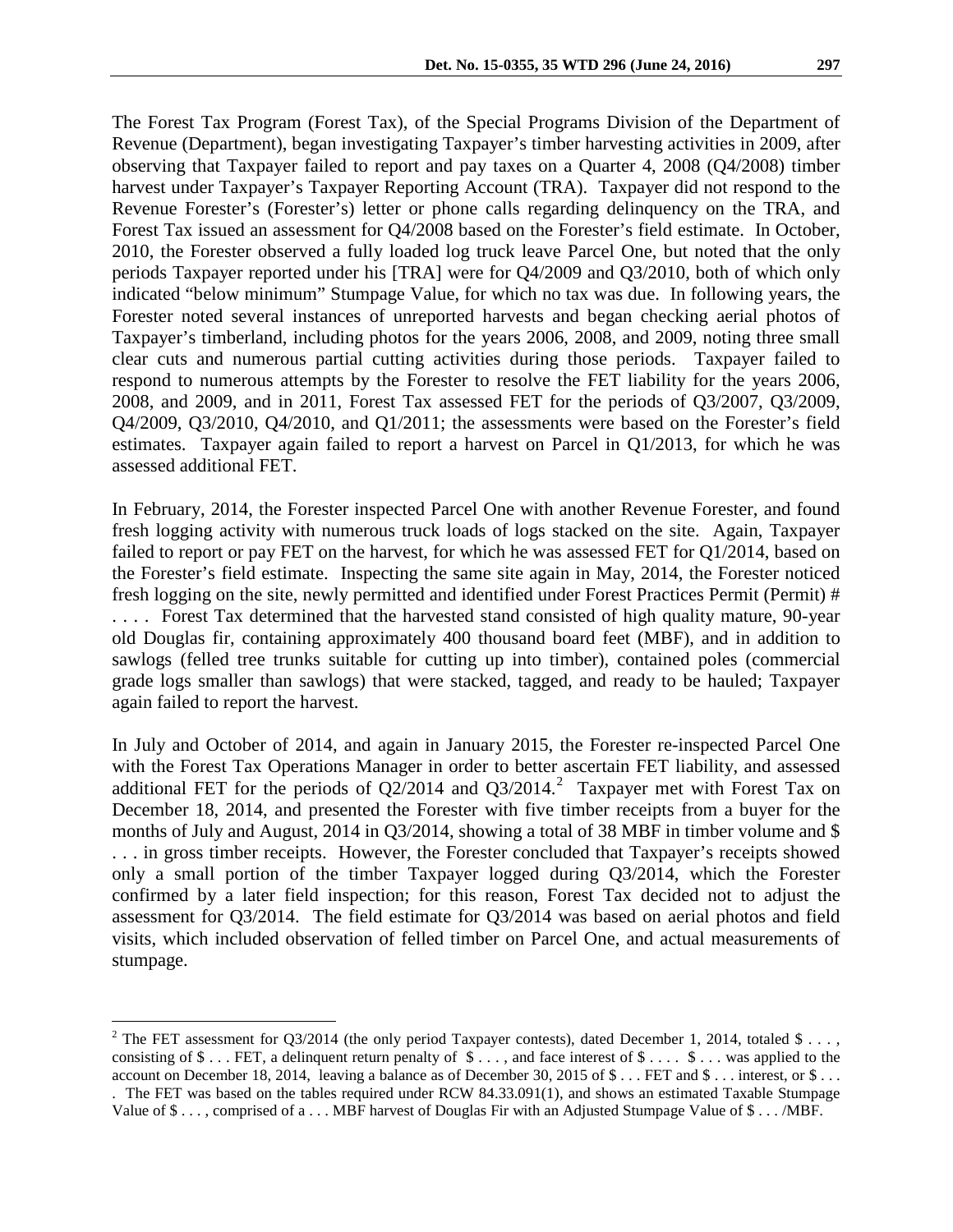Taxpayer timely filed an appeal, contesting only the period of Q3/2014, arguing that Forest Tax erred in its estimate of harvested timber and resulting FET liability for that period. At the telephonic hearing on April 7, 2015, Taxpayer stated that the Forester's estimate of 400 MBF for the entire parcel is incorrect, because the aerial photos do not show that one-fourth of Parcel One was logged in the 1950's and 1960's. Taxpayer also stated that although he indicated on his permit for the harvest on Parcel One, Permit # . . . , that the harvest would be 400 MBF, he harvested only 38 MBF. Taxpayer indicated that he took dated photos showing that much of the timber had rot and was of lower value; Taxpayer indicated that he gave the bad timber to his son. Although Taxpayer stated that he would provide photos showing the poor quality of the timber, he did not provide them to the Department's Appeals Division.

## ANALYSIS

The FET is imposed on timber harvesters as provided under RCW 84.33.041(1):

An excise tax is imposed on every person engaging in this state in business as a harvester of timber on privately or publicly owned land. The tax is equal to the stumpage value of the timber harvested for sale or for commercial or industrial use multiplied by the [applicable] rate.

"Harvester" means "every person who from the person's own land or from the land of another under a right or license granted by lease or contract, either directly or by contracting with others . . . , fells, cuts, or takes timber for sale or for commercial or industrial use. . . ." RCW 84.33.035(7).

"Timber" means all "forest trees, standing or down, on privately and publicly owned land." RCW 84.[3](#page-2-0)3.035(18). RCW 84.33.041 measures timber tax by the "Stumpage value of timber,"<sup>3</sup> which means "the appropriate stumpage value shown on tables prepared by the department under RCW 84.33.091." RCW 84.33.035(17). There is no dispute that Taxpayer was a harvester of the timber at issue, which he cut from his own land.

RCW 84.33.091(1) directs the Department each year for the periods January 1 through June 30 and July 1 through December 31 to prepare tables of stumpage values of each species or subclassification of timber within these units. Stumpage values are expressed in terms of "dollar amount per thousand board feet or other unit of measure." RCW 84.33.091(1). By administrative rule, the Department has adopted stumpage value tables pursuant to the direction of the Legislature. The stumpage value tables are found in WAC 458-40-660.

The administrative provisions of Chapter 82.32 (except except RCW [82.32.045](http://app.leg.wa.gov/RCW/default.aspx?cite=82.32.045) and [82.32.270\)](http://app.leg.wa.gov/RCW/default.aspx?cite=82.32.270) apply equally to the administration of the FET. RCW 84.33.096. RCW 82.32.070 requires every person liable for payment of excise taxes to keep and preserve suitable records. Specifically RCW 82.32.070(1) requires:

<span id="page-2-0"></span><sup>&</sup>lt;sup>3</sup> ["[S]tumpage value shall be the amount that each species or sub-classification would sell for at a voluntary sale made in the ordinary course of business for purposes of immediate harvest." RCW 84.33.091.]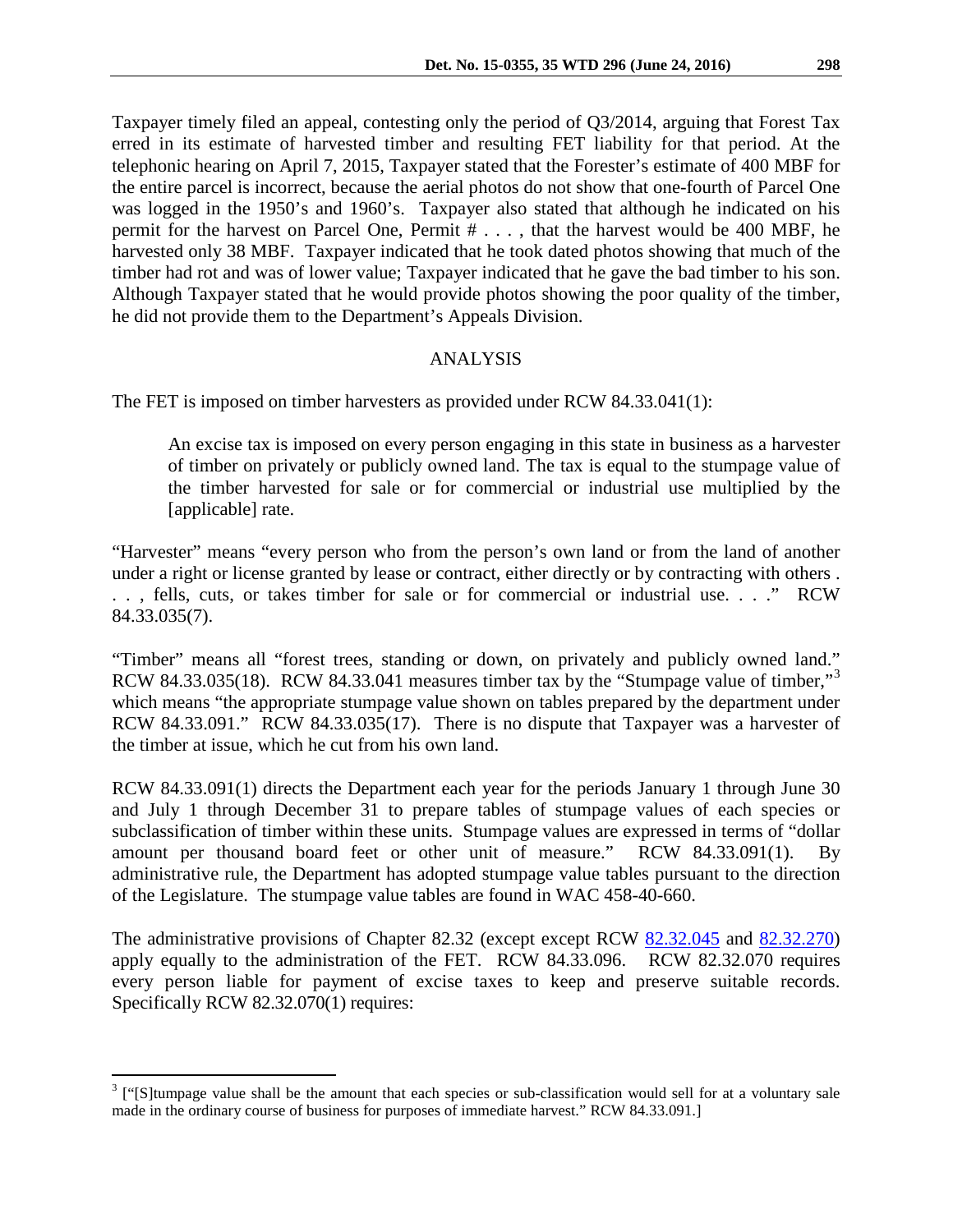Rule 254(3)(b), the administrative rule regarding recordkeeping, states in pertinent part:

It is the duty of each taxpayer to prepare and preserve all records in a systematic manner conforming to accepted accounting methods and procedures. Such records are to be kept, preserved, and presented upon request of the department or its authorized representatives which will demonstrate:

(i) The amounts of gross receipts and sales from all sources, however derived, including barter or exchange transactions, whether or not such receipts or sales are taxable. These amounts must be supported by original source documents or records including but not limited to all purchase invoices, sales invoices, contracts, and such other records as may be necessary to substantiate gross receipts and sales.

(ii) The amounts of all deductions, exemptions, or credits claimed through supporting records or documentation required by statute or administrative rule, or other supporting records or documentation necessary to substantiate the deduction, exemption, or credit.

. . .

If a taxpayer fails to keep and preserve suitable records, then RCW 82.32.100(1) provides that the Department "shall proceed, in such manner as it may deem best, to obtain facts and information on which to base its estimate of the tax." Thus, in the absence of suitable records, the Department has authority to estimate tax liability based on the available information "as it may deem best." *Id.*

Here, Taxpayer failed to produce suitable records to support his claim. Although Taxpayer provided some receipts for Q3/2014, they did not correlate with the auditor's observations during field visits both before and after the assessment, which indicated a much larger harvest. We note that the Forester has personally observed Parcel One over approximately 7 years, including numerous field visits and study of aerial photos over several years. Moreover, Forest Tax based the estimate for Q3/2014 on actual observations of harvested timber still at the site during Q3/2014, including measurements of the felled timber and stumpage, and close observation of the quality of the timber. Further, Forest Tax again visited Parcel One after Taxpayer contested the Q3/2014 liability, and confirmed its estimate.

Therefore, we conclude that Taxpayer failed to provide suitable records upon which to calculate tax due, and that Forest Tax did not err when it estimated FET due for Q3/2014. Accordingly, we uphold the assessment, and deny the petition.